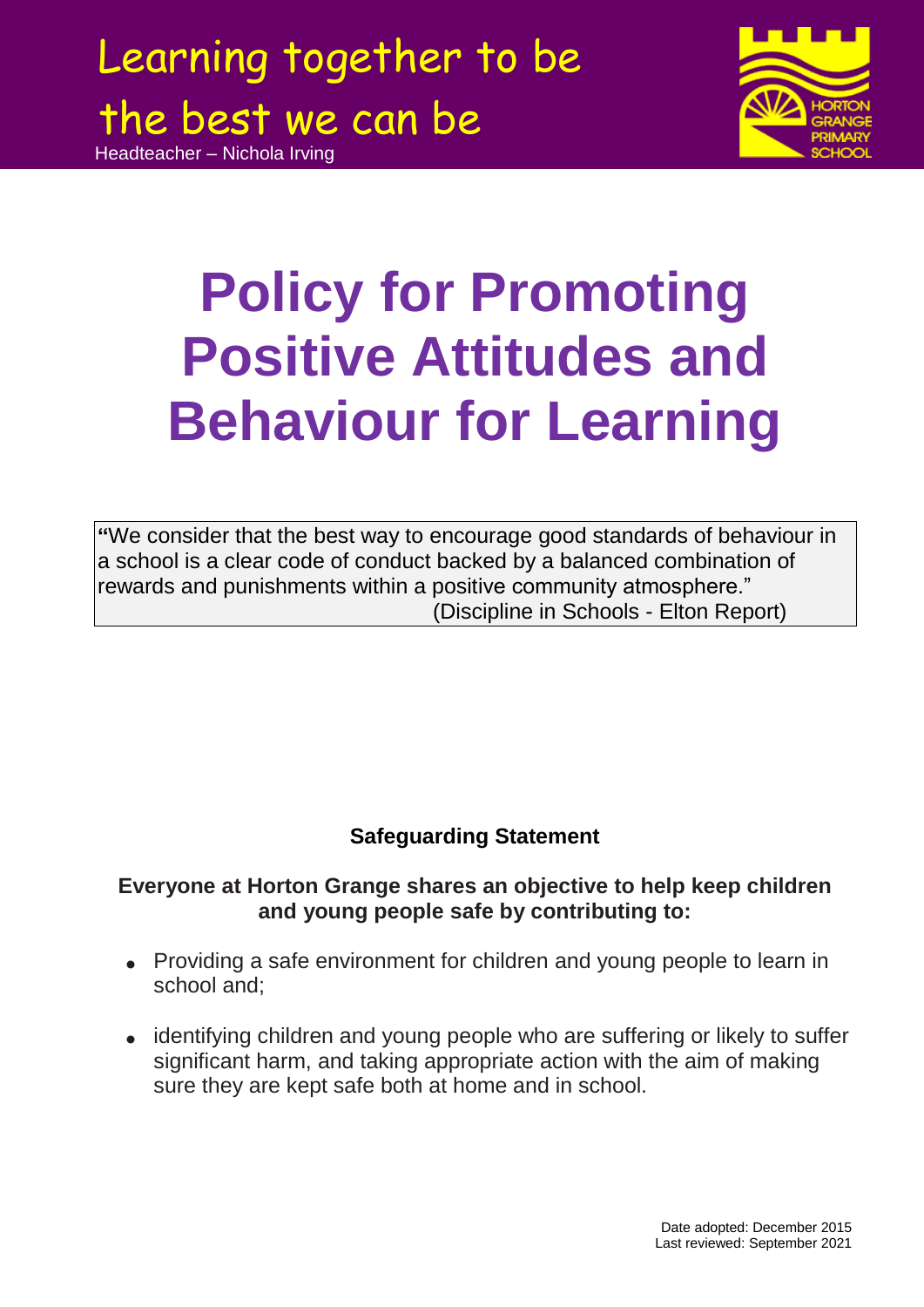Headteacher – Nichola Irving



### **Rationale**

Children have the right to learn and teachers the right to teach. We know that children learn best when they know what to expect. Good behaviour underpins good learning.

### **Our purpose is to:-**

- ensure that behaviour or attendance levels do not inhibit learning or impede potential for any child
- maintain levels of good behaviour
- provide a consistent approach in rewarding good behaviour
- provide a consistent approach in responding when children are struggling and this is reflected in their behaviour and choices
- maintain good levels of attendance and punctuality
- to provide a consistent approach in responding to poor attendance and punctuality.

### **Our policy is based on the belief that:**

- Children will behave well if they CAN
- Forming and maintaining positive relationships between staff, children and parents is the key to encouraging the children to be confident, reflective and positive in their behaviour choices
- Behaviour and attitude can change, that every child can be successful and that we as teachers have a pivotal role in helping children to manage their feelings and subsequent behaviour effectively
- Actions have consequences and we are all responsible for the choices we make;
- The enhancement of self-esteem and the development of self-discipline and self-regulation and positive relationships are crucial to behaviour management
- Using a positive system of rewards increases children's self-esteem and helps them to achieve more.

### **We will:**

- be good role models, co-operating and supporting one another, and treating colleagues and pupils with courtesy, consideration and respect
- have high standards of expectation in all aspects of school life
- raise the levels of pupils' self-esteem and self-efficacy
- plan engaging learning opportunities based on pupil need, with a strong emphasis on basic skills, broadening experience and providing appropriate levels of challenge
- track pupil progress, set challenging, achievable targets and support children in achieving them, so that they know their efforts are valued and that progress matters
- encourage children to accept varying degrees of responsibility, both in and out of the classroom with the purpose of promoting independence, self-reliance and trustworthiness
- make provision for a happy working atmosphere in school by promoting the pastoral care of children and supporting emotional development needs using the Thrive approach. Staff will give support and guidance to each individual child
- consistently and fairly implement reward and sanctions systems using epraise and a behaviour system tailored to the school, with the Thrive Approach at its core
- encourage school/parental partnership, to promote children's education and maintain standards of behaviour.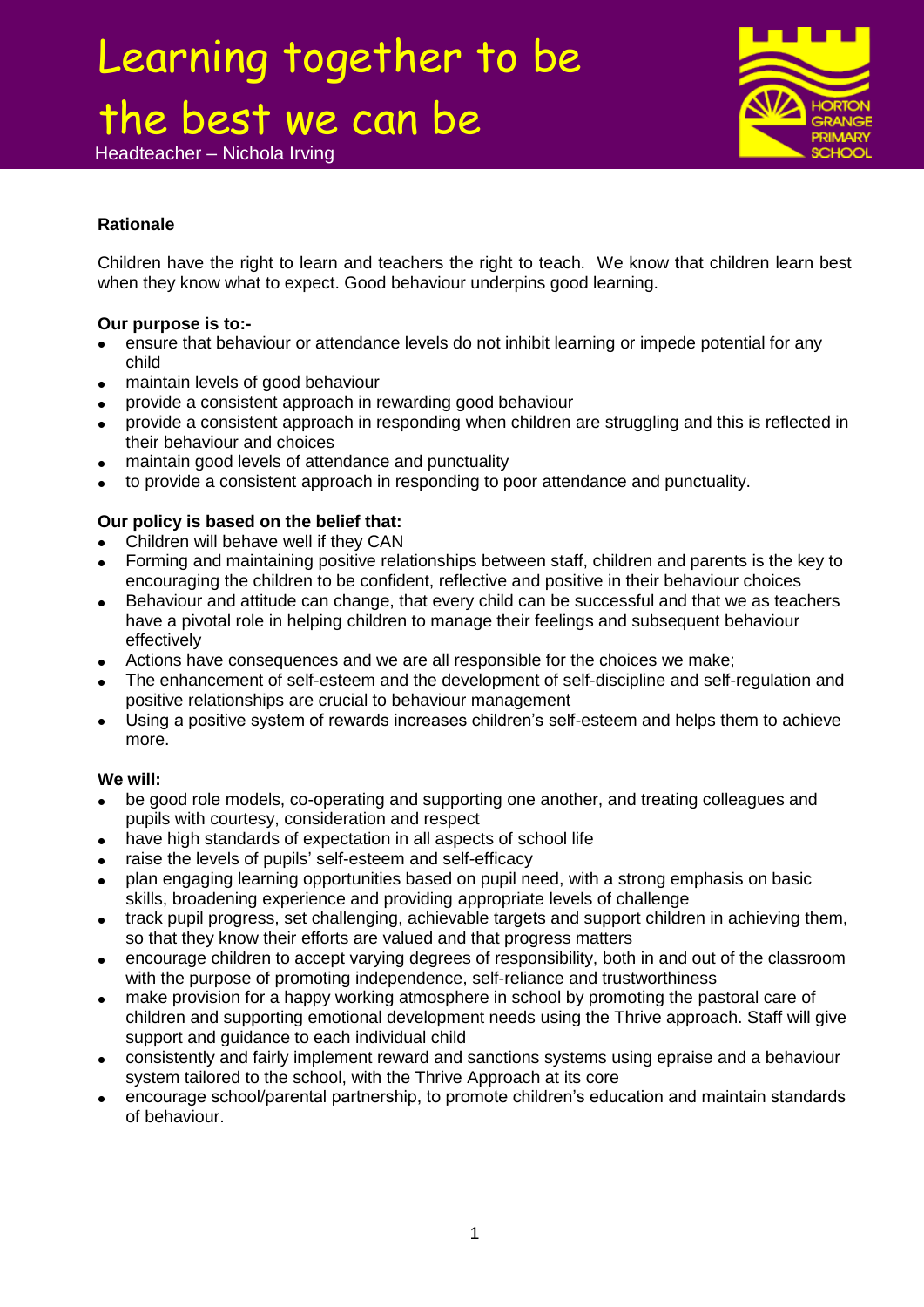

### Headteacher – Nichola Irving

### **Our Horton Grange Values are:**

H-Happy, healthy and hardworking O-On a journey together to be the best we can be R-Respectful, responsible and resilient T-Truthful and tolerant O-Open minded and outward looking N-New experiences, new horizons and excellent outcomes for all.

These values underpin every aspect of school life from the focus for rewards and praise to curriculum decisions and focus for learning. The children know these values and can articulate and reflect upon them.

#### **Our Golden Rules –**

**These are simple rules that permeate through school and are displayed in the classroom.** 

| We listen     | ⌒   | We follow instructions  |
|---------------|-----|-------------------------|
| We are honest | 4.  | We look after property  |
| We work hard  | -6. | We are kind and helpful |

In addition we have simple rules for listening and lining up and for times of the school day:

### **Our Listening Code-Show me 5**<br>
When I am asked for my attention I: When I am asked to line up I:

*When I am asked for my attention I:* 

- 1. Stop what I am doing The Malk to the end of the line
- 2. Empty hands/show me five Exercise Leave a person space
- 
- 4. Keep quiet and still **Keep quiet and still** Keep quiet and still
- 5. Listen to instructions Listen to instructions

#### **Lunch time**

- Go to the toilet and wash your hands before lunch
- Walk to the dining area
- Stay in your seat whilst you are eating
- Eat sensibly and quietly
- Help younger children where necessary
- Leave your table clean and tidy
- Be fair and considerate to others using the space

3. Look at the teacher the state of the Keep my hands and my feet to myself

### **In the playground**

- Follow adult instructions
- Look after and be considerate of others
- Play friendly games
- Respect other people's games
- Be fair
- Share and care for school equipment and games
- Respect the school grounds
- Be aware, and careful of, all living things
- Stand still when the bell sounds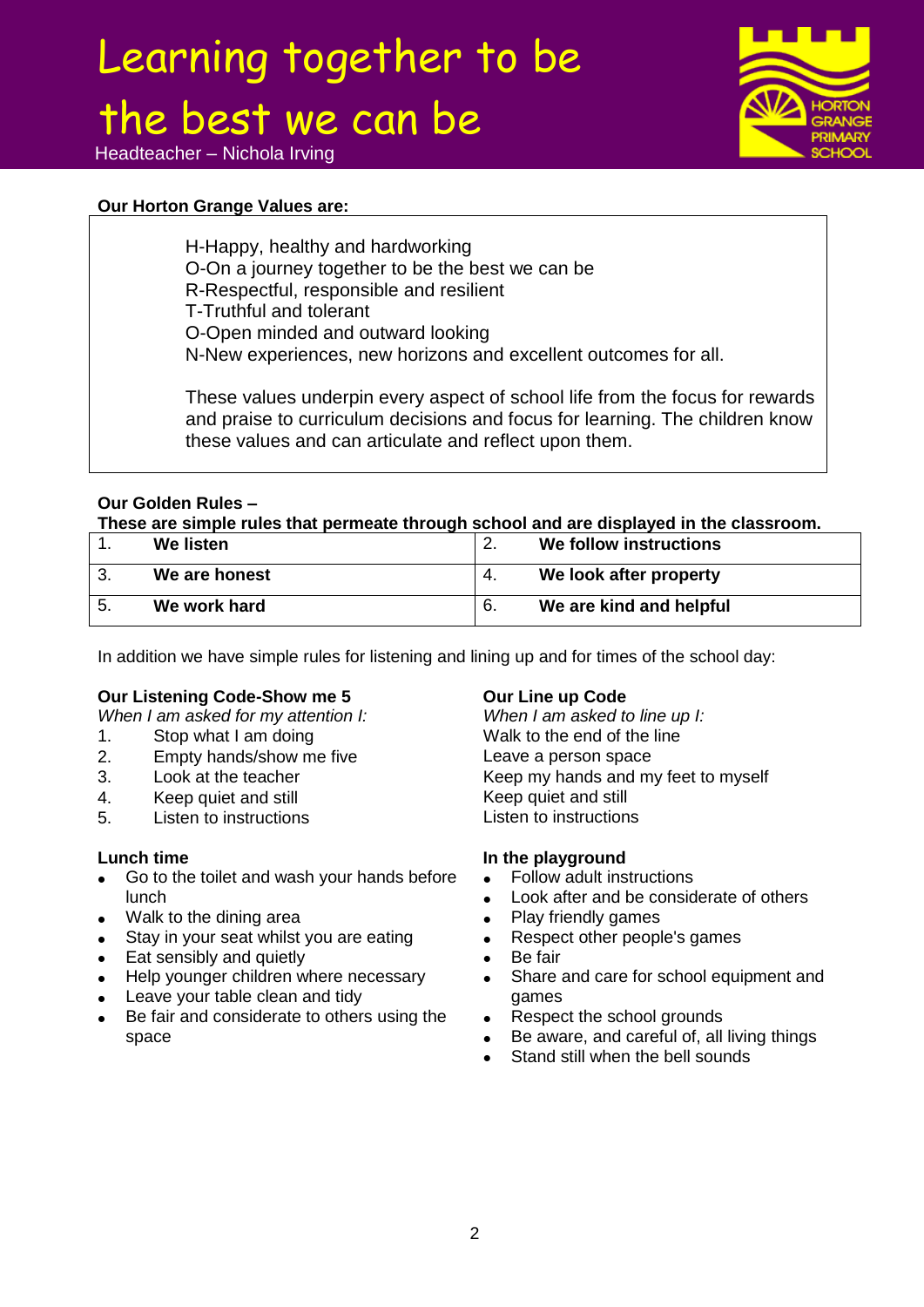Headteacher – Nichola Irving



### **Behaviour Guidelines and Procedures**

We adults share responsibility for the behaviour of all children across the school day. Many incidents of inappropriate behaviour can be pre-empted with forward thinking and planning – this is our job!

- **Use clear instructions and reward the positive**
- **Thrive: VRFs and PLACE as relationship builders**
- **Know the potentially difficult points for individual and groups of children**
- **Put in place supervision arrangements for an individual child during less structured time (playtime, PE, etc.)**
- **Strategically place a child next to an adult**

**Use the following sentence stems to begin conversations when children are finding it difficult-use the acronym WIN**

- **I'm Wondering …**
- **I'm Imagining …**
- **I Notice I wonder …**
- **In addition to this the following can be used**
- **I can see …**
- **I am thinking**

These allow a non-confrontational approach to be adopted and are more likely to result in the child being able to discuss what the problem is, aiding self-regulation and a quicker more effective solution.

A "no shouting" policy is in operation and shouting must not be used as a classroom management technique. However there may be occasions when it is necessary to use a raised voice i.e. in order to re-establish control, be heard on the playground etc. or when there is a safety issue.

### **Movement in and around School**

- All movement in and around school should be purposeful. Staff should see that all children are suitably supervised when moving around the school
- Expectations of behaviour of children sent around the school with messages or to show good work should be clearly stated and frequently reinforced by appropriate rewards when followed (refer to Rewards)
- Children observed behaving appropriately, politely and considerately, i.e. holding doors, lining up quietly etc, should be thanked, praised or rewarded (epraise merit)
- Children not behaving appropriately should be encouraged to do so; reminded of what is expected or face sanctions for repeated lapses (see Sanctions) Example: If observed running, a child should be sent back to a stated point and be observed to walk correctly, accompanied by positive verbal feedback by the teacher or other adult such as "There you are, you can walk sensibly. Well done!" and so on. The consequence should directly relate to the action the child was not doing correctly.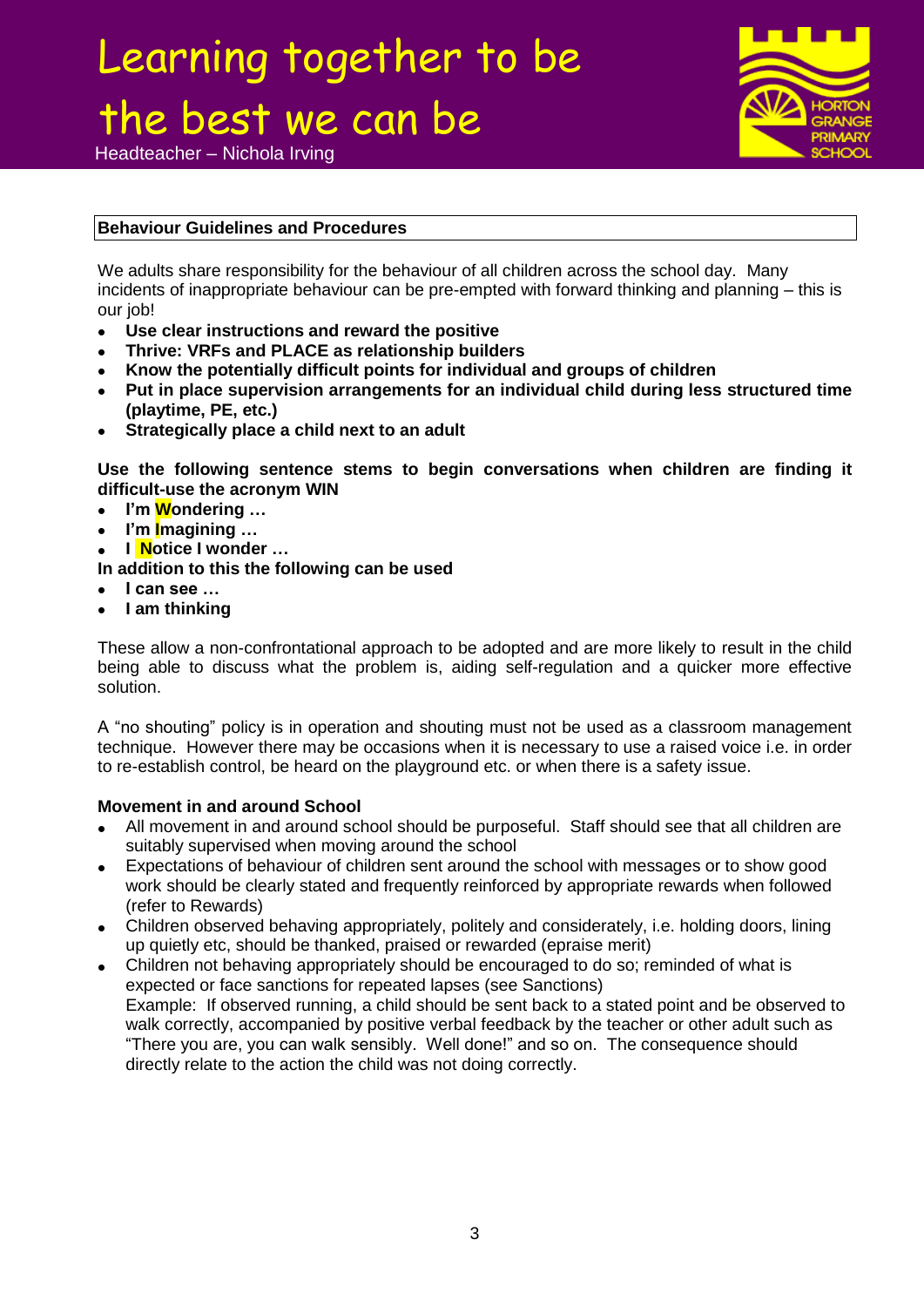Headteacher – Nichola Irving

### **Movement around School - Procedures for Large Groups**

- Call the group together using the familiar phrase: "Show me 5" staff should wait until this is done and the children are quiet. Tell the children when they can lower their hands
- Give out any instructions and set expectations
- Use and enforce our Line Up Code
- Make sure all children are settled before setting off
- Use set points to walk to and wait i.e. foot of stairs, corners, doors etc
- Encourage a child to hold the door for others to pass through (thank them for this)
- Try to have no more than one class meeting at any one point at any one time
- Walk to the left hand side of the corridor/stairs
- Encourage children to pick up fallen articles of clothing as they pass rather than walk over them (thank /reward them for doing this)
- Think about your own position to allow maximum supervision of your group as they move around i.e. stand at corners, foot of stairs etc
- Encourage the concept of person space. In due course this should lead to sensible selfdisciplined movement around school as the children mature

### **Playground procedures**

- Teachers are responsible for overseeing their children at times of transition including playtimes, at the beginning and the end of the day. Any inappropriate behaviour at playtime should be dealt with by the teachers on duty, or reported to a senior member of staff according to severity or frequency
- Follow the playground rules
- Any child needing medical attention at playtime will be dealt with by a member of the support staff with first aid training
- After playtime all children can be reminded that playtime is over and that a change in behaviour is expected in and around school (i.e. indoor voices)
- If it is felt that the playground is too big a boundary and the time too unstructured and there is a risk of the child not being able to keep themselves or others safe, this should be pre-empted by staff and arrangements made for that child to have their playtime in The Place with a friend. Support will be put in place to help them make that transition so they learn to adjust to the playground environment.

#### **Behaviour Guidelines Rewards**

It is very important that meaningful praise and reward should have great emphasis. Children will achieve more, be better motivated and behave better, when staff commend and reward their successes rather than focus on their failure. **Praise** has a reinforcing and motivational role. It helps a child believe they are valued. Praise can be delivered in formal and informal ways, in public or in private; it can be awarded to individuals or to groups; it can be earned for the steady maintenance of good standards as well as for particular achievements.

#### **Rewards** - **General**

- Praise and encouragement in and out of lessons should be used as much as possible
- Favourable comments can and should be entered on pieces of work
- School reports written reports should comment favourably on good work, behaviour, involvement in and general attitude to school life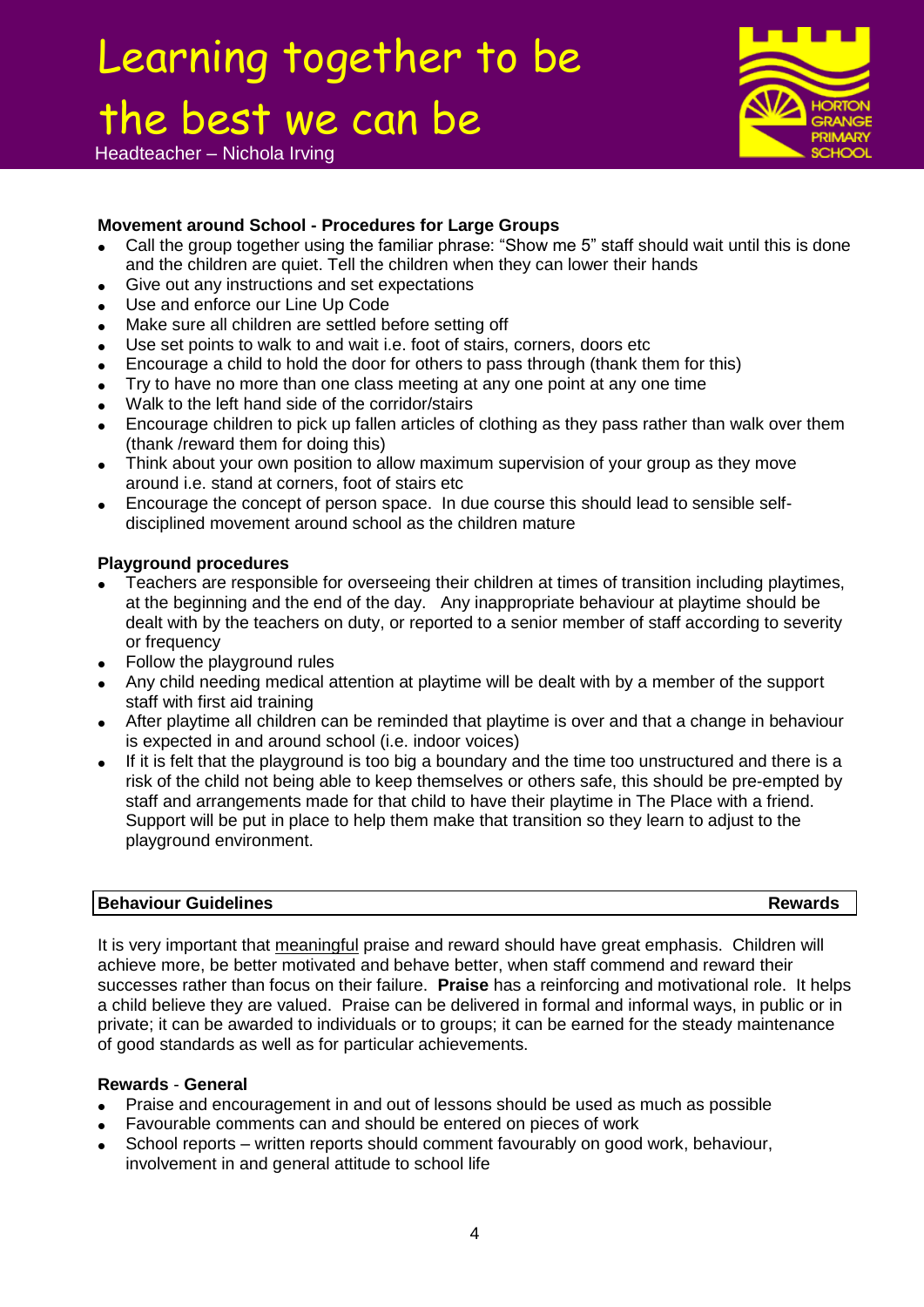

Headteacher – Nichola Irving

- Recognition can be given to success of differing kinds in assemblies, e.g. presentation of swimming and cycling proficiency awards etc
- Postcard each week a person from each class will be rewarded a postcard linked to the Horton values, stating specific reasons why they have been chosen. This will go home to be shared with parents
- Children's work can/should be displayed as much as possible both in the classroom and corridors of the school
- Phone call home or positive message to parents on collection
- Specific privileges can be awarded to individuals/groups of children, e.g. in the use of school facilities, (computers, library, games equipment, etc.)
- Lunchtime club passes can be awarded
- Opportunities for giving children greater responsibility in school should be fostered e.g. Monitors, School's Council etc

### **Whole School Reward System: Epraise online merits**

Horton Grange uses an online merit system for rewarding positive behaviour linked both to the Horton values and attendance. When awarding the merit the member of staff should reinforce the good behaviour e.g. "You can have a merit for (and state the value the child was demonstrating e.g. being respectful". Children will accumulate merits to spend in the online shop on treats and experiences. A merit will be awarded for each day the child is in school to promote good attendance.

### **Demerits**

Children who have been given a Time Out B will be given 1 demerit (deducted from their total) and those who are given a Time Out C will be given 3 demerits. This is to encourage the children to reflect on the choices they are making and use the opportunities; warnings and Time in A consequences offer to turn their behaviour around. Demerits should only be given in these circumstances and never as a random consequence.

### *Certificates*

A weekly Horton Heroes assembly is dedicated for the praise and recognition of children who have made particularly noteworthy progress for Attainment, Achievement or Attitude. Parents are personally invited to attend and witness the presentation of certificates.

### **Behaviour Guidelines Sanctions Sanctions**

### **Sanctions**

Before sanctions are used staff should use their strong relationships to modify behaviour such as a look or humour. Using the Thrive sentence stems or language is key to pre-empting and encouraging changes to behaviour. Children at a "being" or "doing" stage of emotional development do not have an understanding of cause and effect so sanctions may need to follow a different pattern for these few children and should be discussed with The Place. Children at an age appropriate level of development understand the concept of "your choice, your consequence". In the use of sanctions, pupils learn from experience to expect fair and consistently applied consequences which differentiate between serious and minor offences. Sanctions are applied consistently by all staff, but with the provision for flexibility to take account of individual circumstances. When any sanction is given we recognise a rupture within the adult/child relationship. It is the responsibility of the adult to seek to repair this relationship so the child can move on, understand and feel happy to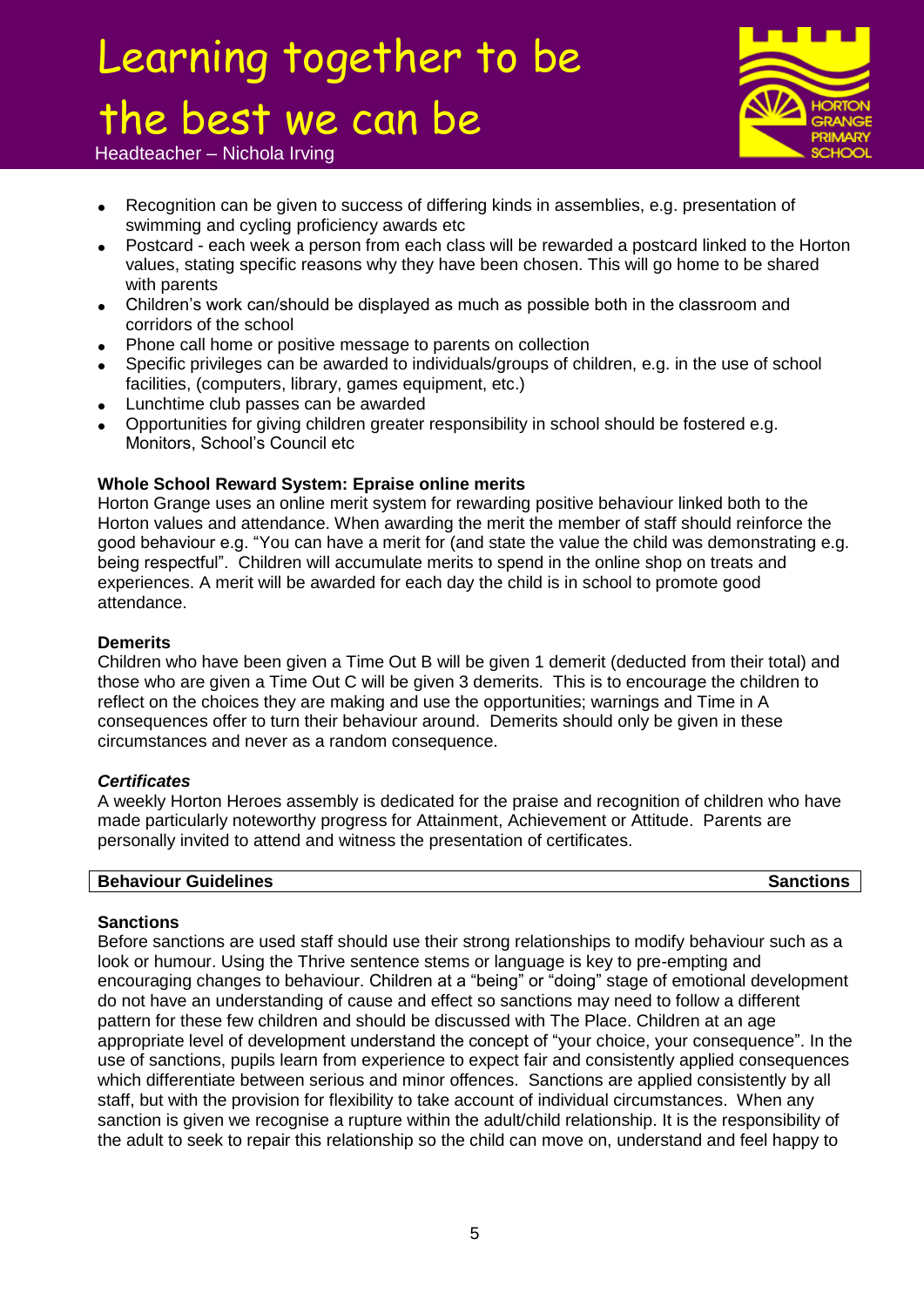

Headteacher – Nichola Irving

return to class. This should happen as soon after the sanction has been completed as possible and by the end of the day at the latest.

We have an agreed system of sanctions to register disapproval of unacceptable behaviour. Responses range from polite reminders to permanent exclusion, and are intended to:

- Provide clarity and consistency of suitable responses
- Minimise disruption to others, especially teaching and learning time
- Provide every opportunity for children to correct their own behaviour, make sensible choices and prevent further sanctions being applied
- Allow early involvement of parents, line managers, SENDCo and support agencies
- Do everything reasonably possible to avoid exclusion from school

When sanctions are applied, children should be helped to understand why what they have done is not acceptable. Express your displeasure with the **action** and never the **child** ie "That was an unsafe thing to do because…" and not "You are a silly child".

#### **SANCTIONS PROCEDURE**

- Children should be familiar with our procedures and know what will happen next if they refuse the sanction or continue with the behaviour
- Professional judgement is required regarding which step best reflects the most suitable sanction given the behaviour displayed. However, as a general rule for minor misdemeanours, the following sequence should be adhered to, with steps 1 and 2 being compulsory

#### *If unacceptable behaviour occurs:*

#### **Warnings:**

Warnings are a chance to change and have no longer term consequences attached to them if they are successful in allowing the children to adapt their behaviour.

Warnings should be given in a low voice and emphasis kept to a minimum.

Up to 3 warnings are given on the third warning the teacher should say "This is your third and final warning. Do you understand?"

Children should be fully aware of what this means and the possible consequences of continuing with the behaviour.

#### **Time In (A) Still a time to reflect and change the behaviour**

- Child sent to designated chair/area of classroom
- 5-10 minutes sitting alone in order to reflect, calm down etc without causing disturbance
- Support given by an adult using VRFs and PLACE to explain reason for Time In and what change in behaviour is needed. Record when, why on class list at isolation table
- EYFS sit on carpet spot with timer
- Within the same session if a child repeats the same behaviours they should go to Time Out B. For unrelated behaviours go back through the sanction system.

If behaviour improves return to lesson, if not or if child refuses, move to **Time Out B**

### **For a child who is receiving regular Time in A's**

- Record who, when, why
- Possible removal of treats / playtime etc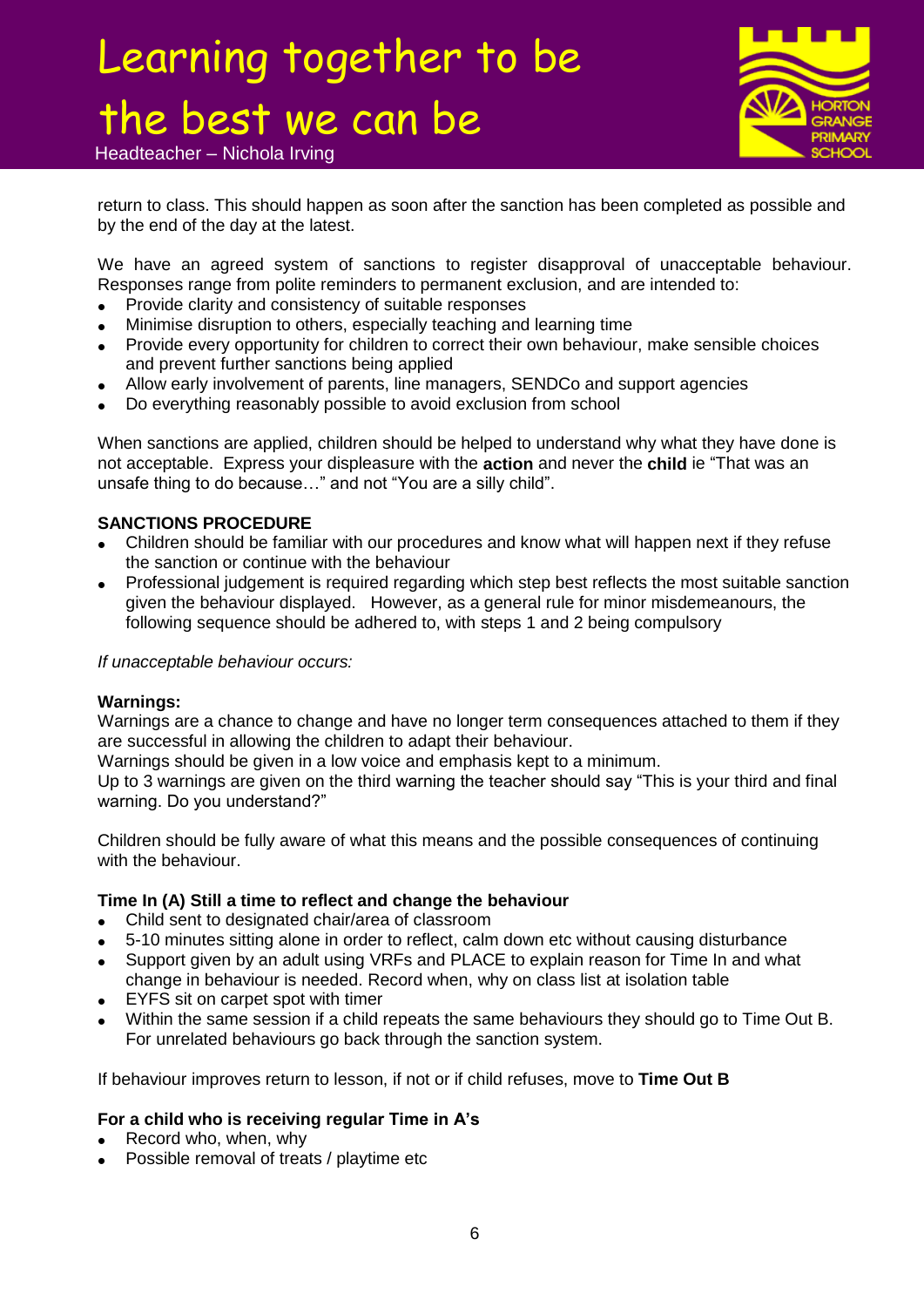

### Headteacher – Nichola Irving

 Discussion with Phase Leader and/or SENDCO; consider Behaviour Intervention and/or Thrive action plan

### **Time Out (B)**

- Child escorted to designated colleague (parallel teacher where appropriate but may be another member of staff/class). In the event that class bubbles are reinstated or restrictions placed on schools regarding the mixing of children due to COVID 19, Time Out B's will take place with a member of SLT
- Up to 1 hour working alone without causing disturbance
- Loss of playtime and/or responsibility should the time spent be insufficient or the child needs additional time to be ready to return to class effectively
- Record details of incident on CPOMS
- Contact parents (phone call or on collection at home time)

If behaviour improves return to class; if not or if child refuses, move to **Time Out C**

### **For a child who regularly gets to the Time Out B stage:**

- Discussion with Phase Leader and/or SENDCO
- Begin monitoring to identify areas of concern / possible causes / appropriate targets
- Parents informed by letter that behaviour is a cause for concern following the second Time Out B incident in one half-term. A telephone conversation should take place in advance of the parent receiving the letter, usually from the Parent Liaison or class teacher.
- Parents discuss concerns and agree targets/support
- Weekly Record in place (HG sheet). Kept in the school office. Monitored by class teacher and Behaviour Lead. Reviewed weekly
- Improvements linked to epraise rewards

### **Time Out C**

Whenever possible Time Out C's will be supervised by a member of the Senior Leadership Team

- The child is escorted to the member of staff overseeing the Time Out C
- Up to half a day supported learning without causing disturbance
- Behaviour Lead informed of incident
- Parents informed of Time Out C by letter, following a phone call from Behaviour Lead
- Class teacher discusses behaviour with Thrive practitioner
- Details recorded on CPOMS
- Weekly Record in place (HG sheet). Kept in the school office. Monitored by class teacher/Behaviour Lead. Reviewed weekly

If behaviour improves return to class; if not or if child refuses, move to **the next stage** 

### **For a child who is receiving regular Time Out C's**

- Discussion with SENCO and Behaviour lead: consider the need for SEND and/or Thrive action plan
- Initiate closer monitoring i.e. frequency monitoring, check ins
- Inform parents that child's behaviour is causing serious concern through phone call from Parent Liaison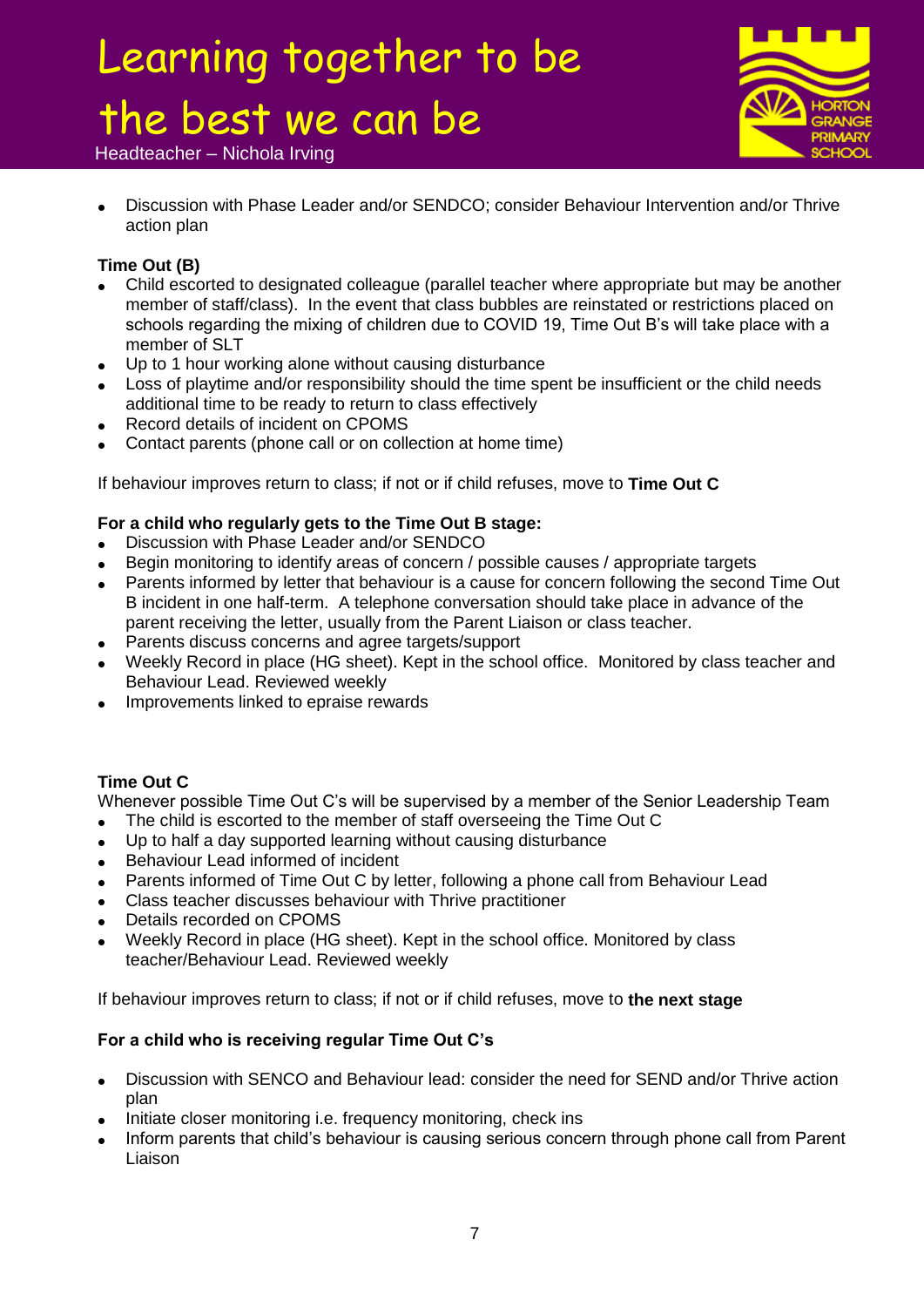

Headteacher – Nichola Irving

- Meeting with parents to investigate possible causes/alternative strategies i.e. parents working alongside the child, reduced school day etc
- Look at changing the day/provision to pre-empt flash points in the day. Have designated time in The Place
- Referral to multi agencies
- Access to extracurricular / enrichment activities dependant on progress

### **On Report**

- Thrive action plan produced
- Involvement of all necessary agencies, i.e. Behaviour Support, Educational Psychologist etc
- Meeting with parents/child to agree the way forward
- Clear/realistic targets for behaviour agreed (maximum of three)
- Clear rewards/consequences identified for success/failure (including possible provision in The Place and exclusion)
- Daily feedback to child (x 5), weekly feedback to parents
- Consider EHC
- Reports to last a minimum of 2 weeks/a maximum of 16 weeks, and reviewed fortnightly
- Reports monitored by Behaviour Lead and weekly by Head of School

If targets are achieved remove from On Report. If On Report failed, move to **Internal Exclusion (Headteacher/ Behaviour Lead/Head of School)**

### **Internal Exclusion**

- Parents informed, meeting with parents
- Thrive targeted support plan put in place to contain behaviour and support emotional development
- Adult-controlled access to playground, extra-curricular activity

### If behaviour improves return to class On Report. If not move to **fixed term exclusion**

### **Fixed Short Term Exclusion** (up to 5 days per term)

- Parents, Governing Body, LA Officer informed by letter
- Parents may appeal
- Governors may meet to discuss any appeal
- Upon return to school, child stays On Report for a minimum of four weeks

If behaviour improves remove On Report to Weekly Record. If not move to **fixed long term exclusion** 

### **Fixed Long Term Exclusion** (up to 45 days per year)

- Parents, Governing Body, LA Officer informed
- Governors meet (parents/child or representative may attend/make representations)
- LA Officer must be invited to attend but may not reinstate
- Discipline Committee either reinstate or uphold the exclusion
- Upon return to school, or if reinstated, child stays On Report for a minimum of eight weeks

If behaviour improves remove from On Report to Weekly Record. If not move to **permanent exclusion**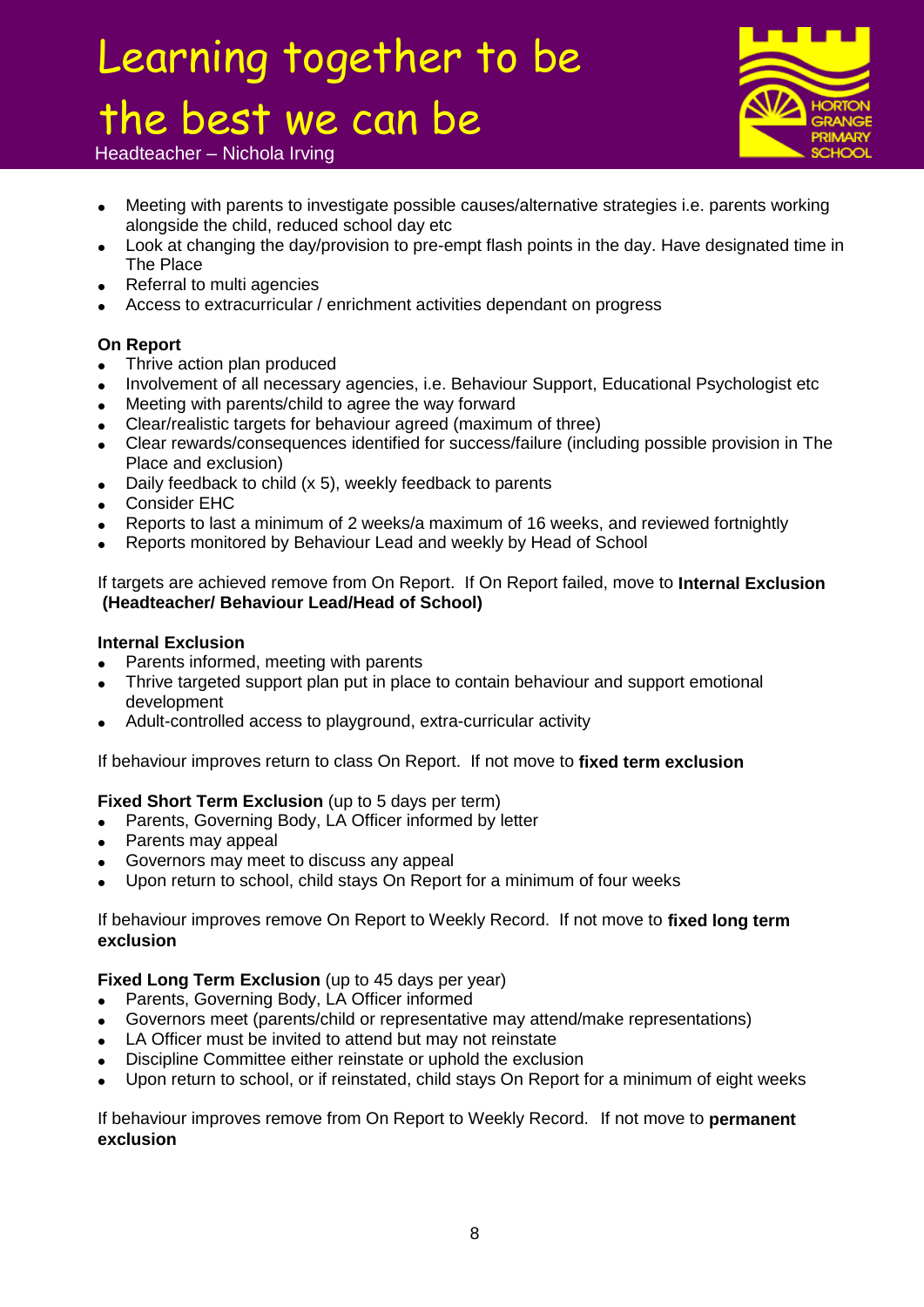

Headteacher – Nichola Irving

### **Permanent Exclusion**

- Parents, Chair and Clerk of Discipline Committee, LA Officer informed
- Discipline Committee meet and consider all representations and reports (parents/child may attend)
- Discipline Committee either reinstate or uphold exclusion
- Parents notified of right to appeal
- If appeal successful, or reinstated child stays On Report for the maximum 16 weeks
- If appeal unsuccessful, remove child from school roll

Serious incidents need to be treated on an individual basis and the circumstances investigated. In exceptional circumstances permanent exclusion may be considered for a first or "one off" offence. These may include:

- Serious actual or threatened violence against another pupil or a member of staff
- Sexual abuse or assault
- Supplying an illegal drug
- Carrying an offensive weapon
- Serious deliberate damage to school property

In all but the most exceptional circumstances, the school will make every effort to avoid exclusion. It is vitally important that parents are informed and involved when behaviour targets are agreed in order to establish possible causes and form a partnership of support. Regular communication between home and school as well as daily feedback to the child regarding progress is essential. This can be achieved through the use of:

- Behaviour books (for KS1 and less mature KS2 children)
- Behaviour Reports (for KS2)

Both use the school merit system for showing when targets are achieved over short periods (individual sessions/playtimes etc.) and any reason why they were not achieved.

#### **Behaviour Targets when on report**

- Should provide limited (maximum of three) unambiguous and, above all, **achievable** targets for the child's behaviour e.g. "To stay on task at all times" is not a realistic target for the best behaved child let alone a troubled child
- If clear targets cannot be identified monitor (see appendix)
- Should provide clear consequences for breaking the agreement e.g. exclusion.

If in doubt, consult a senior member of staff.

Daily feedback on progress should be given and targets reviewed regularly either:

- to make targets more difficult as behaviour improves
- to set new areas to tackle, **or**
- to remove completely from report

#### **Use of reasonable force**

Use of force is only used as a last resort and then only when safety is an issue. Procedures are in place at our school to create a safe, calm, orderly and positive learning environment. Effective relationships are developed between staff and pupils and PSHE and our Thrive approach support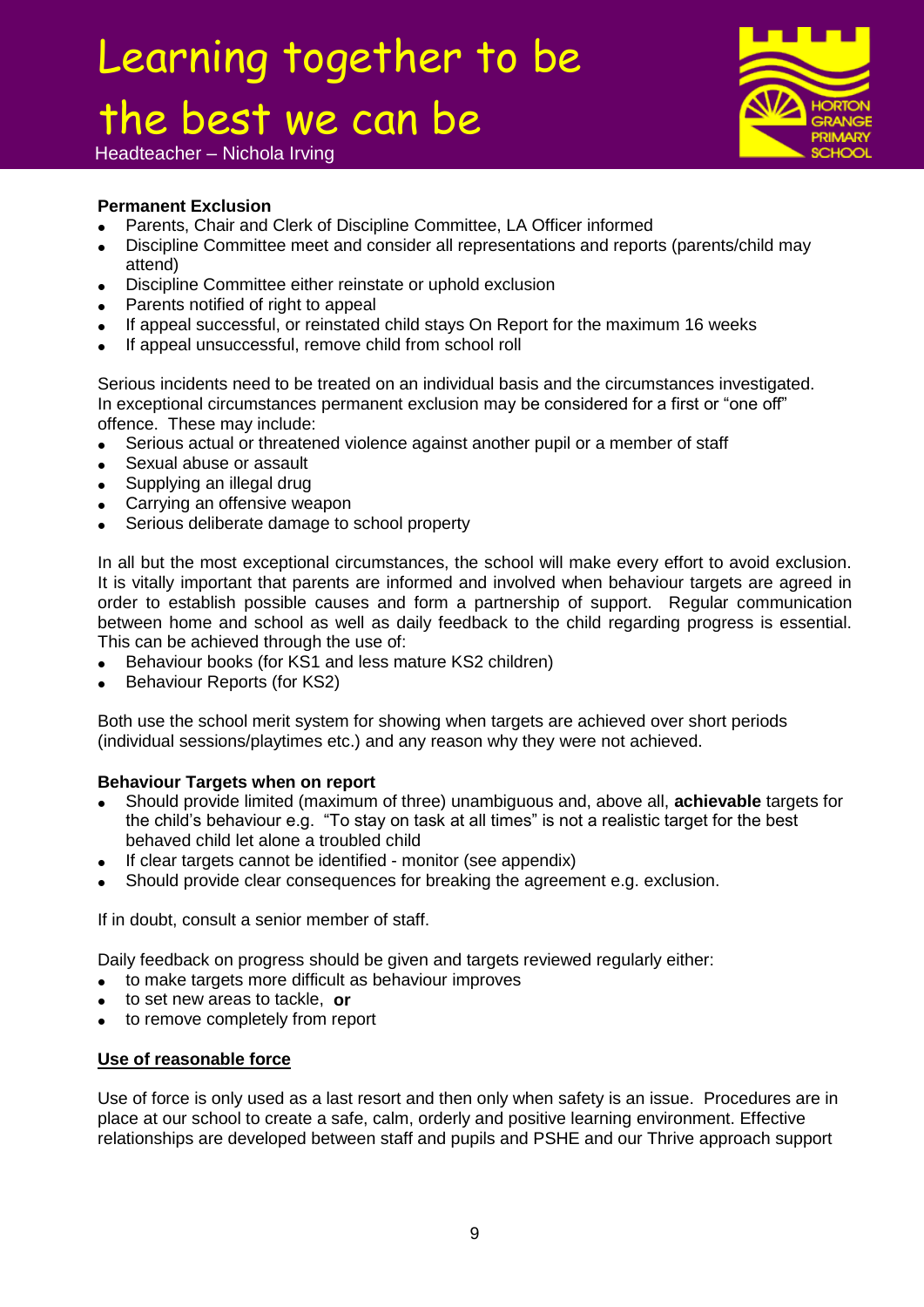Headteacher – Nichola Irving



pupils in making positive choices for themselves. All staff are given guidance and training in effective behaviour management.

### **Staff Authorised to Use Force**

All teachers and staff, the head has authorised to have control or charge of pupils, automatically have the legal power to use force and lawful use of the power will provide a defence to any related criminal prosecution or other legal action. This includes all teachers and support staff. Members of staff should not put themselves at risk. An individual would not be seen to be failing in their duty of care by not using force to prevent injury, if doing so threatened their own safety.

*Several members of staff have had comprehensive training in MAPPA to ensure safe use of reasonable force (Please see Use of Reasonable Force Policy). Refresher training has not been able to take place due to COVID restrictions and the requirement for close contact (to take place during academic year 2021/22).*

The Governing Body has reviewed DFE advice (see Use of reasonable force July 2013). Most of the guidance is non-statutory, though staff are strongly advised to follow all sections of the guidance, but the section on recording and reporting significant incidents is statutory.

### **Who can use Reasonable Force**

All members of staff have a legal power to use reasonable force. This can also apply to people whom the headteacher has temporarily put in charge of pupils such as unpaid volunteers or parents accompanying students on an organised visit.

The school has a separate Use of Reasonable Force policy which builds on the above key principles.

### **Thrive - Urgent need and those with emerging needs**

The school acknowledges that a proportion of children may for whatever reason lack the emotional maturity or self-discipline to make the correct choices available to them in order to control their own behaviour. This may be especially true of children with or being assessed for SEND and those in public care. For these children neither the normal rewards or sanctions procedures may be sufficient to support them or protect other children from their actions.

### **The Thrive Approach**

Thrive gives us a systematic approach to identifying, supporting and reviewing emotional development needs. It is a development model that recognises children's emotional capacity grows through experiences in a series of stages. As they develop, their experiences and circumstances shape their development. Issues arise when development is significantly interrupted at one of these stages. This results in gaps which manifest most often as challenging behaviour patterns as the child grows up. These gaps can be filled through focused support in relationships with other people.

Vital Relational Functions (VRFs) and PLACE underpins our approach to building positive relationships. All staff form relationships that are **P**layful, **L**oving, **A**ccepting, **C**aring and **E**mpathic so that everybody feels valued and emotionally supported. When behaviour is unacceptable staff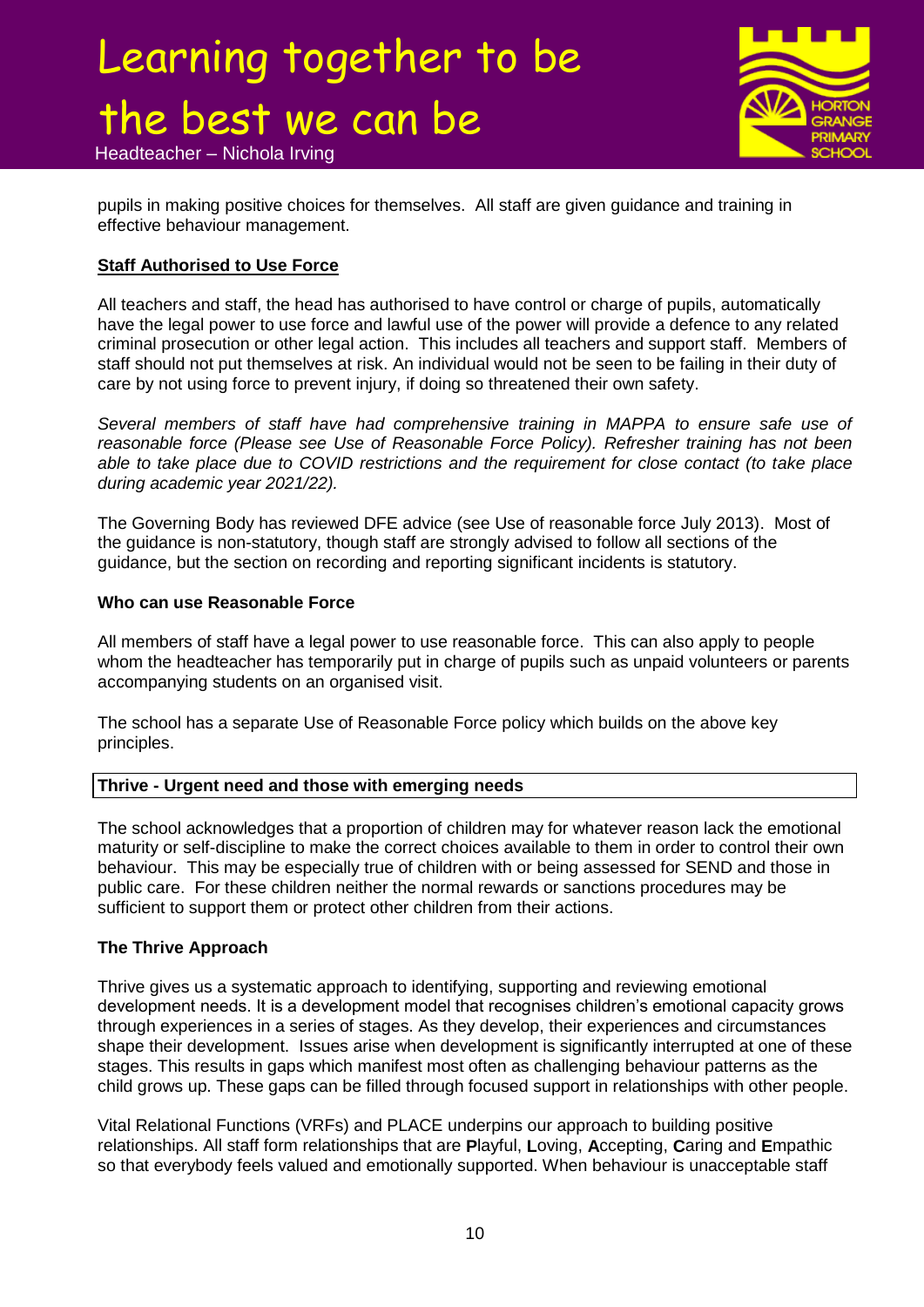Headteacher – Nichola Irving



will use VRFs: attune to the child's feelings; validate their experiences; contain them to ensure they are safe; regulate/soothe to help them understand the behaviour and begin to make a change.

At Horton Grange we commonly see children who have interrupted development that makes them unable to make an informed choice when faced with a difficulty. These children experience a feeling, often that they can't name or understand, and behave instinctively. For these children "Your choice, your consequence" is not appropriate. Instead they will be supported to understand the physical sensations they experience and link them to a feeling or emotion and access their "Thinking brain" to enable them to feel – think – act. This may be done on a one-to-one basis or as part of a group. Children will still be held accountable for unacceptable behaviour.

### **The PLACE**

The Place will be used to support children identified as Urgent Need by the Thrive class screenings. This support will be identified in the child's individual action plan and will take place regularly one-toone or in a small group.

As part of our behaviour system The Place will also be used to provide supported learning for children whose behaviour is continually disrupting the learning of others. Normally this will be at the Time Out C and Internal Exclusion stages. At Time Out C The Place provides a supervised space where children can continue their normal classroom learning in an individual workspace.

Children reaching Internal Exclusion will have a targeted support plan produced identifying their stage of interrupted development, targets to be supported, expected outcomes and a timetabled support structure. In this way the child is supported to take responsibility for their behaviour and given opportunities to develop their stress management systems so that they are able to make reasoned choices. The goal in these circumstances is always to better equip the child to manage themselves and so be successful in learning in the classroom.

Whenever a child is receiving support in The Place, overall responsibility for their learning and progress remains with their class teacher.

#### **Roles and Responsibilities**

#### **Staff**

The school staff, both teaching and non-teaching, share a collegiate responsibility for consistently implementing the school policy on positive behaviour. The headteacher has overall responsibility for ensuring positive behaviour.

### **Adults in School – Promoting Positive Behaviour**

All adults are expected to follow this policy in a consistent and fair way with all groups of pupils. Social skills and self-esteem issues are addressed in PSHE and in Circle-time in the classroom, through a variety of resources. School assemblies are Christian based and are used to support positive behaviour. Adults are supported if behavioural problems occur in the classroom. The training needs of adults are addressed as part of our staff development or as individual need arises. Volunteer helpers or work experience students should refer to the class teacher in the first instance.

When moving around school as a class the class teacher is responsible for ensuring appropriate behaviour is maintained, however, **all staff** are responsible for supporting this and addressing any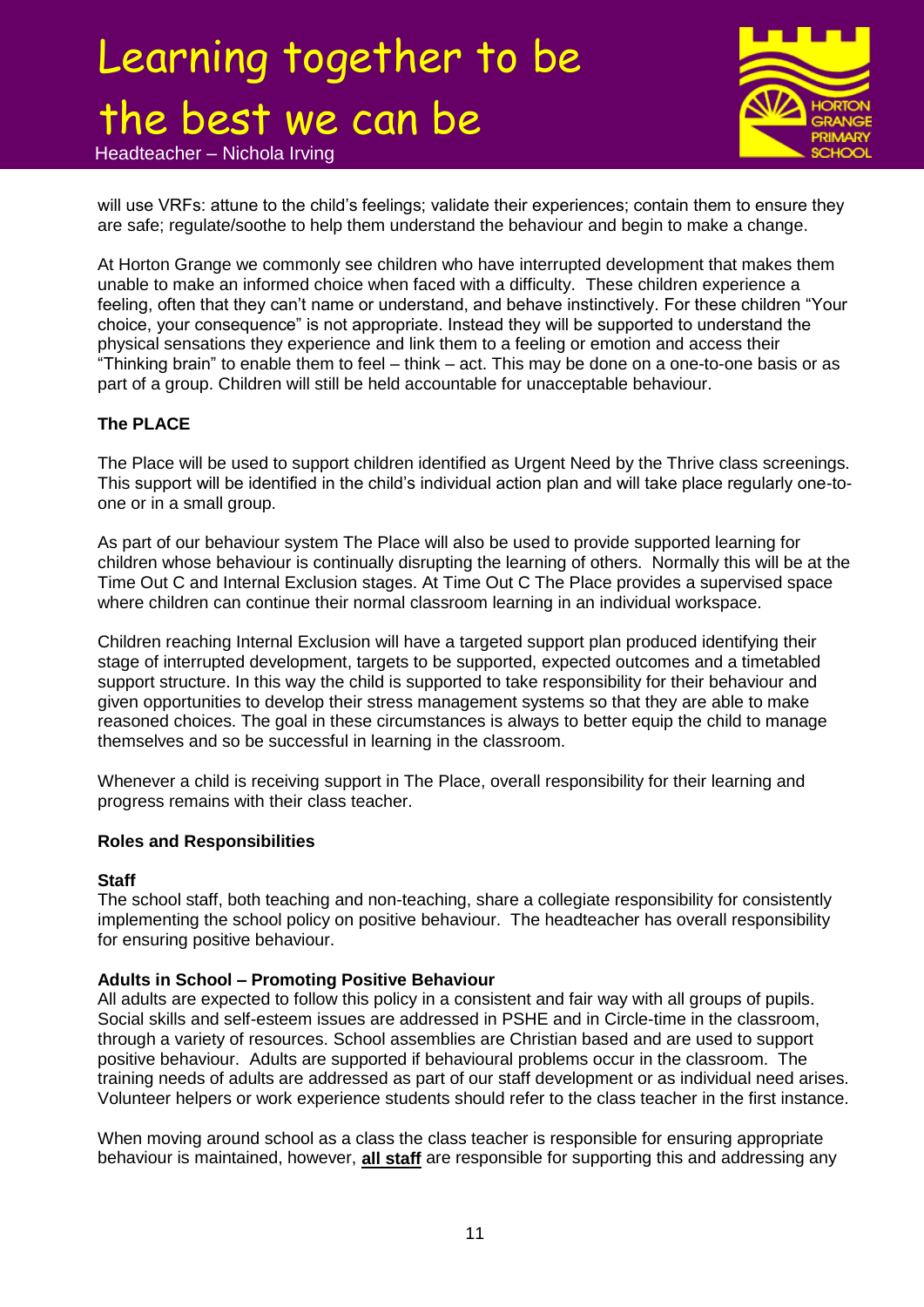Headteacher – Nichola Irving

unacceptable behaviour. Often, speaking directly to the individual or group will correct the behaviour but if it does not the class teacher should be informed so that appropriate sanctions may be applied.

#### **Managing Behaviour in the Playground**

At break times a teacher and support staff are on duty. At lunchtime the children are supervised by members of support staff. The headteacher, deputy headteacher or another senior member of staff is always available and oversee the behaviour, whether this be directly or through advice and mentoring.

When you are on duty the following points will help maintain positive behaviour:

- Be outside before the children
- Be consistent and enforce playground rules at all times
- Be vigilant and intervene early if a situation looks tense
- Move around the playground
- Encourage the use of co-operative, equipment and non-equipment games and Playground Friends/Buddies
- The teacher(s)/adults on duty at break time will deal with behaviour incidents in line with policy
- If there is a serious incident a senior member of staff should be sent for
- Continue to use THRIVE and school rewards system

**At lunch times** – It is the responsibility of the support staff to give feedback to class teachers regarding any issues with behaviour or to reward children for displaying excellent behaviour. After lunch all teachers record merits awarded at lunchtime and discuss any issues. Any lunchtime incident should be recorded on CPOMS by either the class teacher, or preferably member of support staff.

#### **Parents/carers**

Parents have a responsibility for ensuring that they support their child in meeting school expectations in respect of positive behaviour. We encourage them to support the school's behaviour policy. Each parent will be asked to sign a Home/School Agreement as their child starts school. If a child's behaviour is causing concern, the school will ask parents to come into school to discuss the situation. Their child may be involved in this discussion. A summary of the policy is available on the school website.

**Pupils:** Pupils must be responsible for their own positive behaviour and meet the expectations set out by the school in keeping to the Golden Rules and Horton Values.

#### **Governors**

The headteacher will report to the Governing Body on a regular basis about the behaviour in school and the implementation of the policy. Governors will be involved in policy review.

#### **Monitoring**

The implementation of this policy will be monitored via meetings and through observations.

### **Success Criteria**

Indications that this behaviour code is succeeding could include:

- A reduction in the number of playtime minutes removed
- A reduction in the number of incidents referred to SLT
- Positive feedback from teachers, support staff, parents and pupils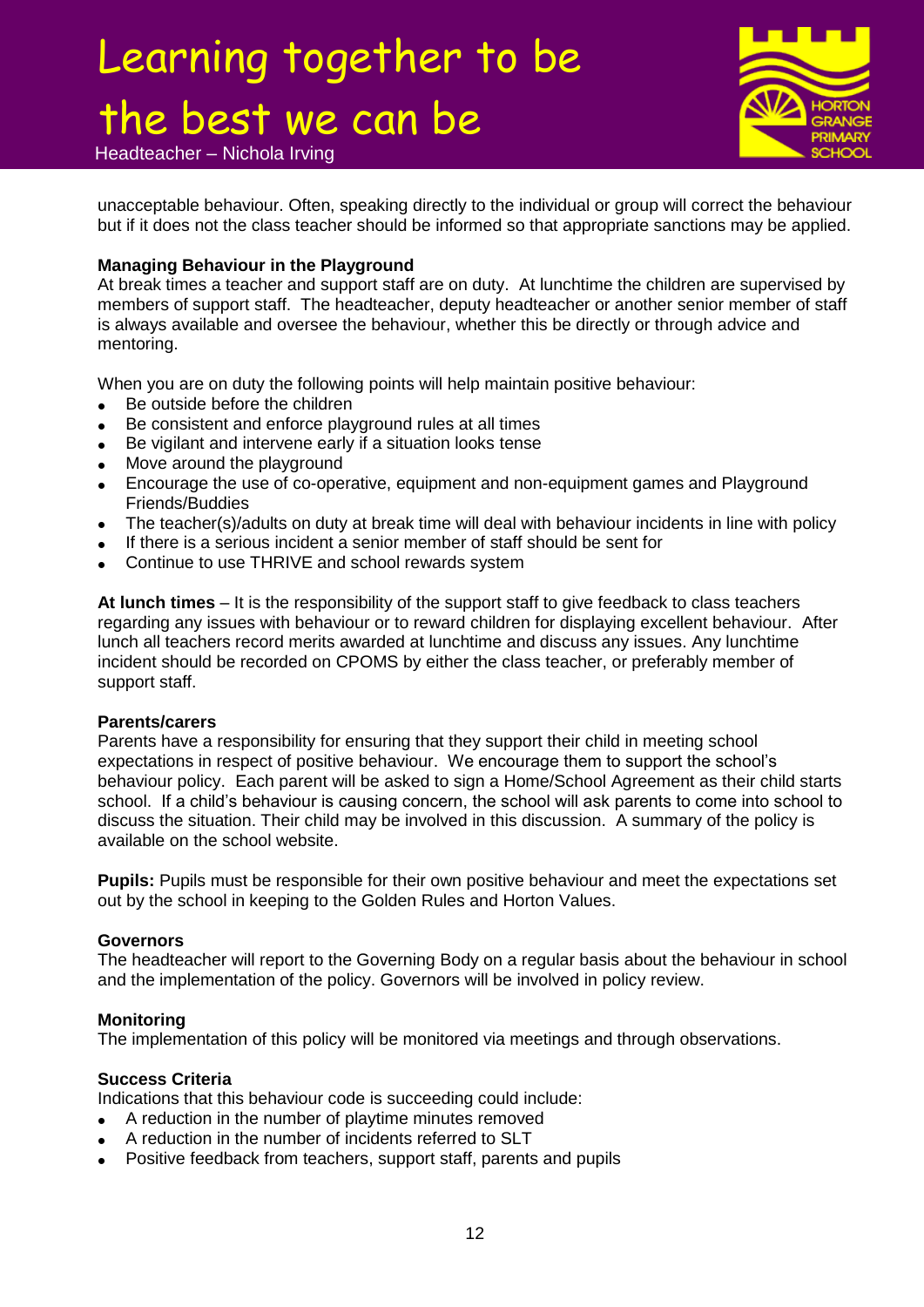Headteacher – Nichola Irving

- Observation of positive behaviour in classrooms, corridors and yard
- Improved pupil confidence and self-esteem
- Improved achievement and standards
- Improved scores in Thrive assessments

The policy will be regularly monitored and reviewed as part of the ongoing audit of practice and development within the school.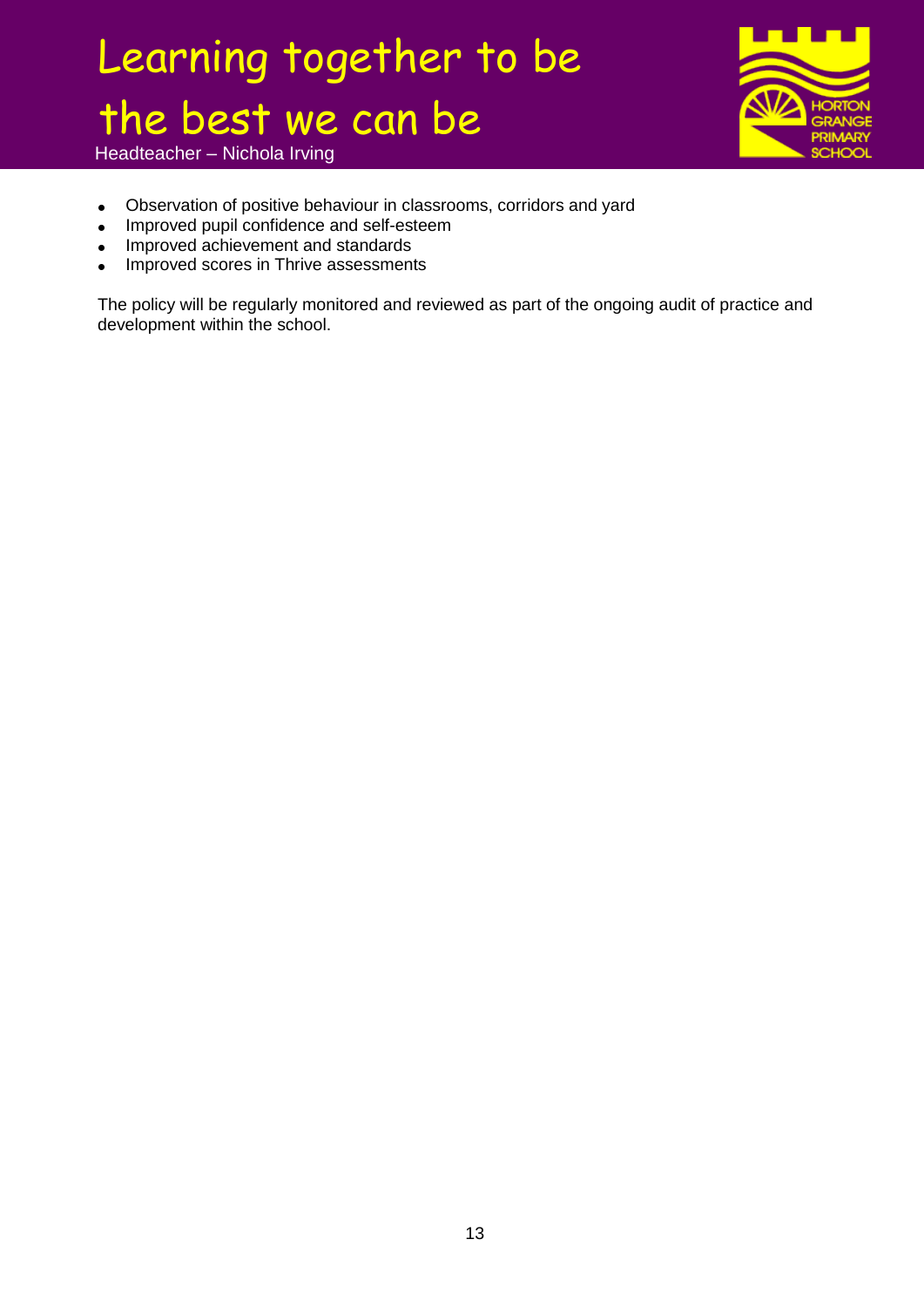Headteacher – Nichola Irving



### **Appendix A**

### **KEY ELEMENTS OF GOOD PRACTICE**

Essential to good classroom management is the quality of relationship between the class teacher, other adults and the children in the class.

- Talk quietly whenever possible to establish an atmosphere of calm
- Set high standards
- Use VRFs and PLACE
- Smile and relate avoid confrontation
- Listen, stay calm, use humour
- Know the children as individuals
- Look out for good behaviour
- Praise quickly and consistently
- Praise the behaviour rather than the child
- **Remember** it is normal for children to test the boundaries of acceptable behaviour
- Adults should make expectations clear and highlight those children meeting the expectations to reinforce them. Remember five positives to one negative! Target positive comments strategically - use 1, 2, 3 – when necessary without making eye contact – move to sanctions procedure

The quality of provision – teaching and the curriculum have a considerable effect on children's behaviour. Good behaviour has a lot to do with children's motivation to learn:

- Ensure planned learning for the class is appropriate, suitably differentiated and includes activities where children can work cooperatively, enjoy and know how to be successful
- Make sure the children know what they are doing and that their work is matched to their ability
- Plan the role of all adults in the classroom
- Be aware of what is going on around you
- Make every minute count no queueing

Classroom organisation includes routines, systems and the learning environment:

- Have clear routines and be consistent in your expectations and reactions apply rules firmly and fairly
- Be organised and on top of things
- Explain the code of conduct in a way relevant to your class and display with Golden Rules**,**  rewards and sanctions. **These should be routinely revisited and reinforced**
- Create an interesting, stimulating, attractive classroom environment in which everything has a place. Children should know where materials/equipment are and how to treat them with respect

We are committed to giving children a positive experience which will build their self-esteem. **Never:-**

- Humiliate it breeds resentment it diminishes vou
- 
- Shout it diminishes you<br>• Over react the problem will c the problem will grow
- 
- Use blanket punishment the innocent will resent you<br>• Over punish never punish what you canrell never punish what you cannot prove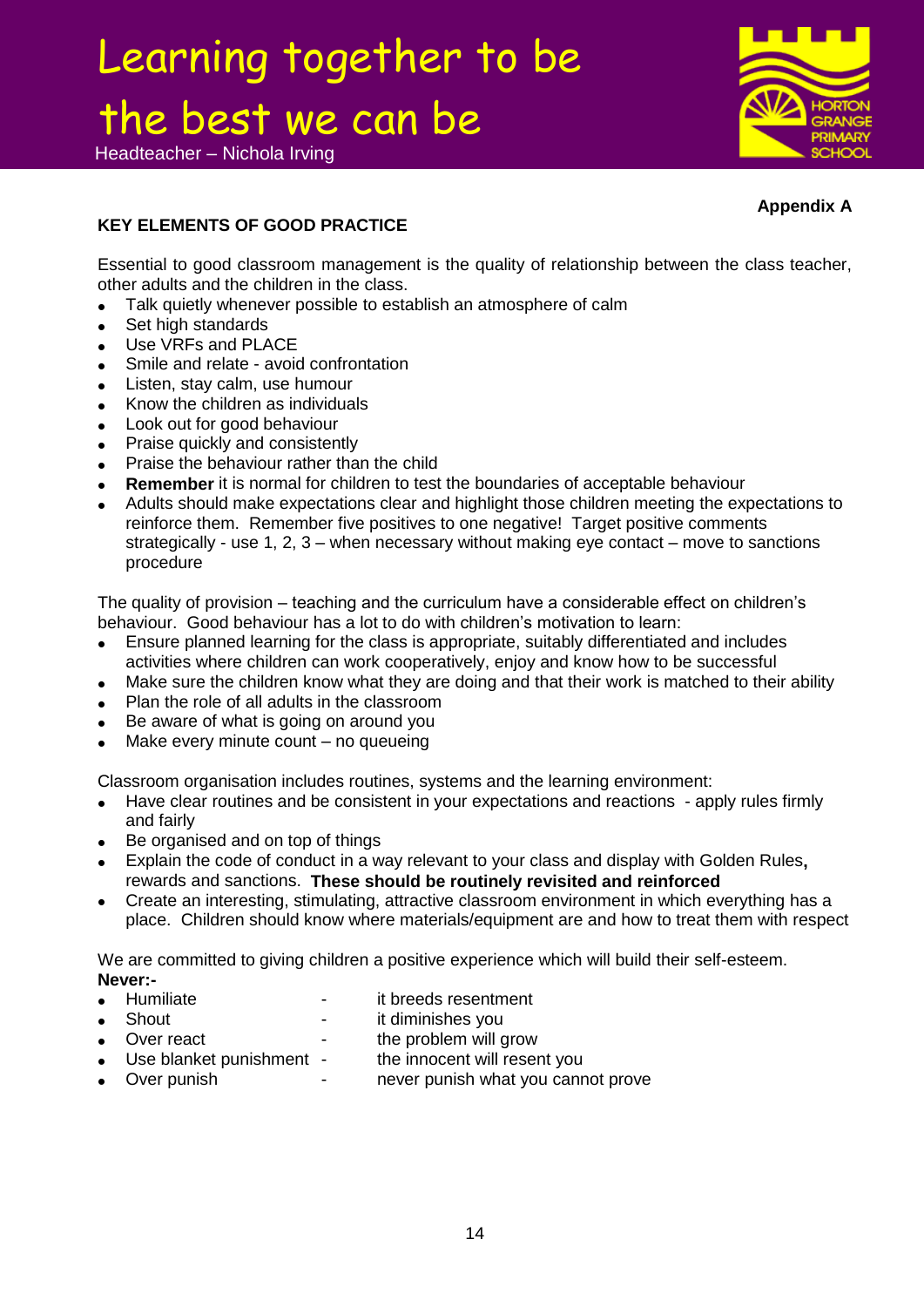Headteacher – Nichola Irving



**Appendix B**

### **RECORDING ISOLATION NOTES**

### **Time Out A: a class list**

It is not essential or even desirable that all isolations are always recorded but do record if:

- Monitoring individuals
- Patterns in behaviour emerge
- An individual is frequently being isolated

### **Time Out B and beyond**

All incidents of behaviour that warrants Time Out B or beyond must be recorded on CPOMS on the day of the incident. Behaviour lead and HOS should be alerted to the incident. Details of the incident should be factual and without judgement. Avoid opinions.

**Statements/Comments** should be brief but succinct, clear, unambiguous e.g.

"disturbing class", "being a nuisance" meaningless and open to misinterpretation

rather: "tore up another child's work", "hit child x in the back", "refused to sit for story" etc.

**In cases of bullying we will follow the procedures as laid down in Our Anti-Bullying Policy. The school records all racist incidents and completes an annual return to the local authority.**